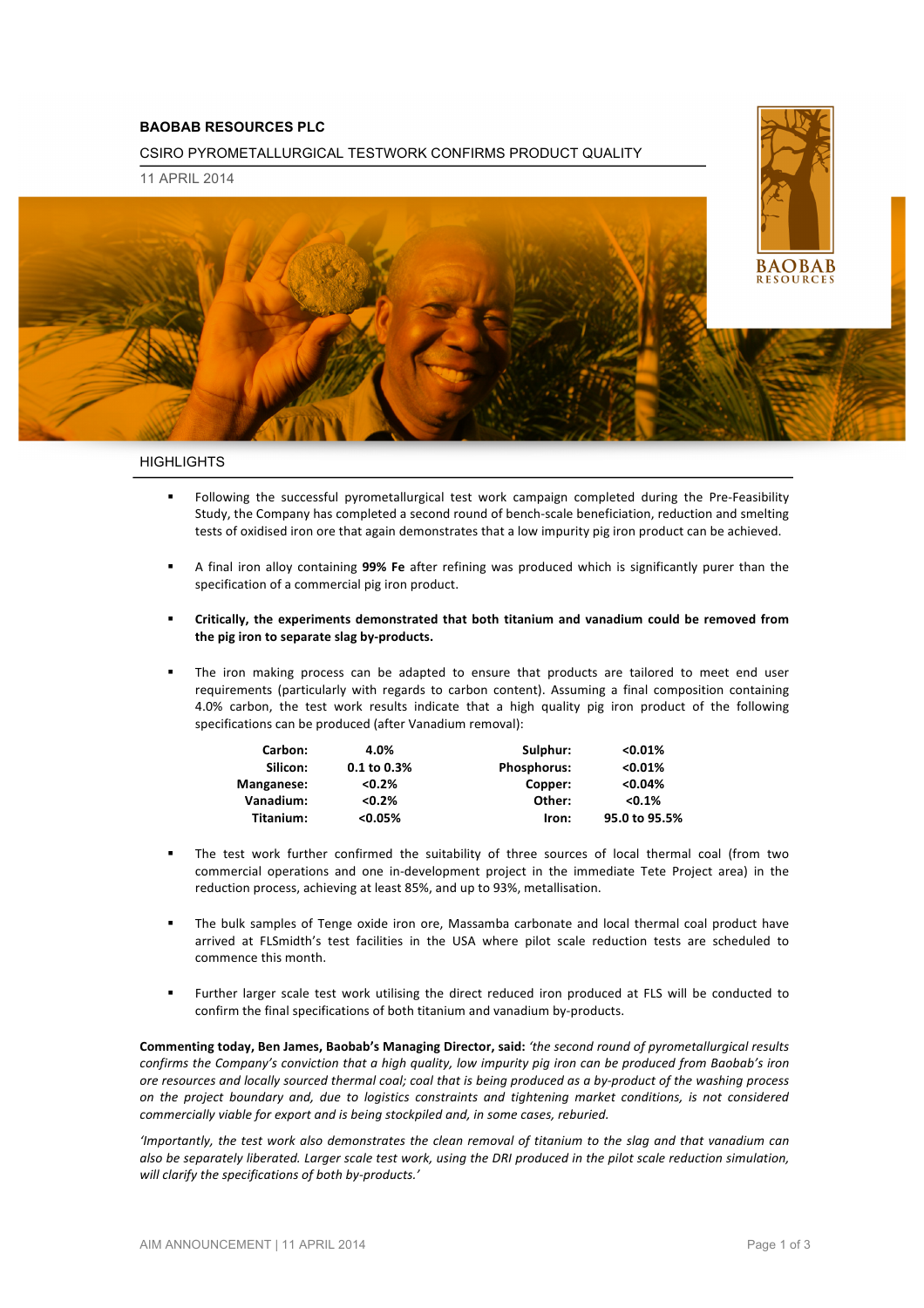### PYROMETALLURGICAL TEST WORK

#### SAMPLE SELECTION, COMMINUTION & BENEFICIATION

As part of the Pre-Feasibility Study ('PFS'), a series of bench scale comminution, beneficiation, reduction and smelting tests were completed utilising fresh, non-oxidised iron ore from the Tenge resource block of the Tete Project and locally derived thermal coal products. The test work demonstrated that a low impurity pig iron product could be produced (please refer to RNS dated 4 March 2013 for further details).

Following on from the PFS test work, the Company has successfully completed a second phase of beneficiation and pyro-metallurgical studies on a representative sample of the oxidised iron ore which dominates the upper portions of the Tenge resource block and which would constitute plant feed for the initial years of operation.

The oxide sample was collected from surface exposures across the Tenge deposit and despatched to Bureau Veritas laboratories in Perth, Western Australia, where the dry crushing, screening and magnetic cobbing beneficiation flowsheets, established during the PFS, were utilised to produce a magnetic concentrate product (please refer to RNS dated 16 July 2012 for further flow sheet details). The oxide concentrate reported a grade of 50.1% Fe, 0.73%  $V_2O_5$  and 17.6% TiO<sub>2</sub> at a mass recovery of c.67%.

Samples of local thermal coal were collected from two commercial operations and one in-development project in the immediate Tete area. The coal samples represent a middling by-product that is produced during the coal washing process and, not currently considered viable for export, is being stockpiled.



**Plate 1: Pig Iron (top) & titanium slag** (bottom) produced from Baobab iron **ore & local Mozambique coal**

The oxide concentrate and coal samples were then despatched to the Commonwealth Scientific and Industrial Research Organisation (CSIRO) laboratories in Melbourne, Australia for bench scale reduction and smelting test work.

#### REDUCTION TEST RESULTS

Reduction tests were conducted using a bench-scale rotary kiln simulator that has been used for the simulation of the reduction of ilmenite at operations in Western Australia. The aim of the test work was to increase the metallic iron content of the iron ore concentrate through the production of a direct reduced iron ('DRI') via a rotary kiln, using local thermal coal as the reductive agent. The DRI would be then charged directly to an electric arc furnace that is designed to produce pig iron as well as titanium and vanadium slag by-products in staged refining operations.

Reductive roasting tests on the Tenge oxide concentrate at 1100°C achieved at least 85% and up to 93% metallisation.

#### SMELTING TEST RESULTS

An inductively heated furnace was used to confirm the ability to produce pig iron from the reduced iron sample and determine the quality of the pig iron. The test work involved a series of melts of the DRI material with the addition of varying amounts of carbonate flux and oxygen injection.

Chemical analysis of the final refined iron alloy product returned a grade of 99% Fe which is significantly higher than that of standard commercial pig iron specifications. Pig iron typically also contains a fixed amount of carbon which can be added to the hot metal at the end of the process to meet end user requirements. It is also envisaged that the liquid pig iron will be de-sulphurised and de-phosphorised in addition to removal of the vanadium. Assuming a final product containing 4% carbon, the test work results indicate that the total impurities (i.e.  $\Sigma$  S, P, Cu, Pb, Al, Co, Sb, As, Sn, Mo, Ni, Cr) would be less than 0.15% and the iron content of the pig iron would be about 95%.

The experiments demonstrated that both titanium and vanadium can be removed from the iron to separate slag by-products. The results indicate that the titanium slag by-product would grade 47% TiO<sub>2</sub>. Further work is required to determine if this can be upgraded to an industry standard titanium product.

The vanadium recovery tests successfully demonstrated that the process is chemically viable. Further work will be conducted at a larger scale once the pilot scale reduction test work at FLSmidth's facility in the USA is complete and additional DRI generated.